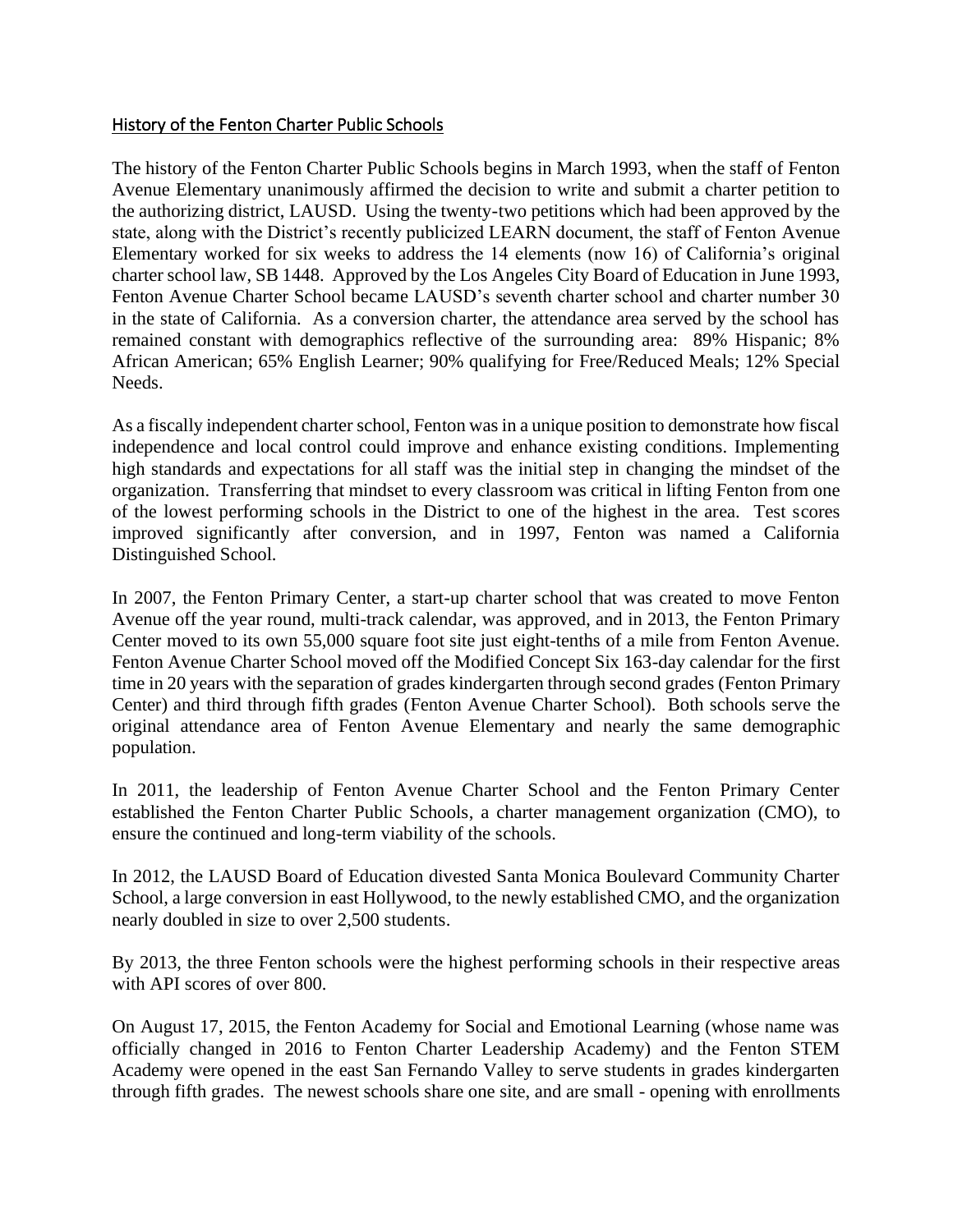of less than 200 students and a maximum capacity of 408 students each. Currently, each school has an enrollment of 350 students with the addition of sixth grade in 2020, and planned facilities expansion with the successful receipt of a California School Finance Authority Conduit Bond. The expansion will increase the site by 20,000 square feet and is projected to open in June 2021.

# **The Fenton Charter Public Schools Board of Directors**

As independent charter schools, the Fenton Charter Public Schools are operated by its nonprofit public benefit corporation and is a separate legal entity which is solely responsible for the debts and obligations of the group of schools under the Fenton umbrella.

The Fenton Charter Public Schools adhere to a Conflict of Interest Policy approved and recognized by the Los Angeles County Board of Supervisors, and all board meetings, agendas and dealings follow all provisions of the Brown Act.

The Fenton Charter Public Schools is governed by the Board of Directors in accordance with its adopted corporate bylaws which are consistent with the five approved charters of the Fenton schools.

Subject to the provisions and limitations of the California Nonprofit Public Benefit Corporation Law and any other applicable laws, and subject to any limitations of the articles of incorporation or bylaws, the corporation's activities and affairs are managed, and all corporate powers are exercised, by or under the direction of the Board of Directors. Without prejudice to the general powers set forth above, but subject to the same limitations, the Board of Directors has the power to:

- a. Appoint and remove, at the pleasure of the Board of Directors, all corporate officers, agents, and employees; prescribe powers and duties for them as are consistent with the law, the articles of incorporation, and these bylaws; fix their compensation; and require from them security for faithful service.
- b. Change the principal office or the principal business office in California from one location to another; cause the corporation to be qualified to conduct its activities in any other state, territory, dependency, or country; conduct its activities in or outside California; and designate a place in California within the boundaries of Los Angeles Unified School District for holding any meeting of members within the geographic area of the schools it serves.
- c. Borrow money and incur indebtedness on the corporation's behalf and cause to be executed and delivered for the corporation's purposes, in the corporate name, promissory notes, bonds, debentures, deeds of trust, mortgages, pledges, hypothecations, and other evidences of debt and securities.
- d. Adopt and use a corporate seal; prescribe the forms of membership certificates; and alter the forms of the seal and certificates.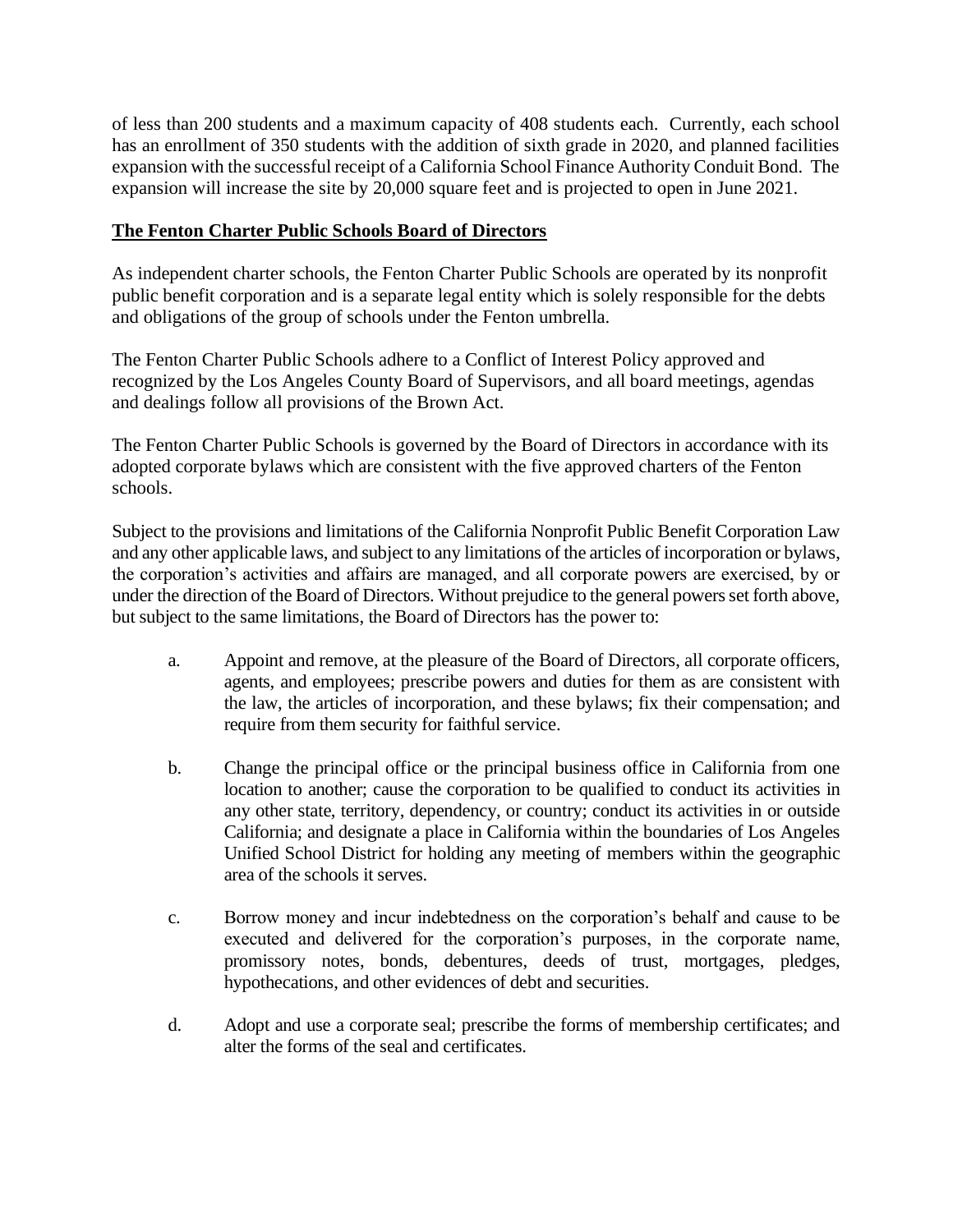In addition to the duties listed above, the Board's roles and responsibilities include, but are not limited to, the following:

- Hire, supervise, evaluate, discipline, and dismissal of the administrator of the Charter School;
- Hire, promote, discipline and dismiss all employees of the Charter School after consideration of a recommendation by the Executive Director;
- Approve all contractual agreements;
- Approve and monitor the implementation of general policies of the Charter School. This includes effective human resource policies for career growth and compensation of the staff;
- Approve and monitor the Charter School's annual budget and budget revisions;
- Act as the fiscal agent. This includes, but is not limited to, the receipt of funds for the operation of the Charter School in accordance with applicable laws and the receipt of grants and donations consistent with the mission of the Charter School (e.g., monthly review of profit and loss statement, balance sheet, cash flow analysis, and revenue statement; review of interim reports, unaudited actuals and final audit; review and approval of initial and final annual budget, and any budget revisions);
- Contract with an external independent auditor to produce an annual financial audit according to generally accepted accounting practices;
- Establish operational committees as needed;
- Regularly measure progress of both student and staff performance;
- Involve parents and the community in school related programs;
- Execute all applicable responsibilities provided for in the California Corporations Code;
- Engage in ongoing strategic planning;
- Review request for out of state or overnight field trips;
- Approve the school calendar and schedule of Board meetings;
- Participate in the dispute resolution procedure and complaint procedures when necessary;
- Approve charter amendments as necessary and submit requests for material revisions as necessary to the District for consideration;
- Approve annual independent fiscal audit and performance report;
- Appoint an administrative panel for recommended student expulsions and hear expulsion appeals.

The Board may initiate and carry on any program or activity or may otherwise act in a manner which is not in conflict with or inconsistent with or preempted by any law and which are not in conflict with this charter or the purposes for which schools are established.

The Board may execute any powers delegated by law to it and shall discharge any duty imposed by law upon it and may delegate to an employee of the Charter Schools any of those duties with the exception of budget approval or revision, approval of the fiscal audit and performance report, and the adoption of Board policies. The Board, however, retains ultimate responsibility over the performance of those powers or duties so delegated. Such delegation will: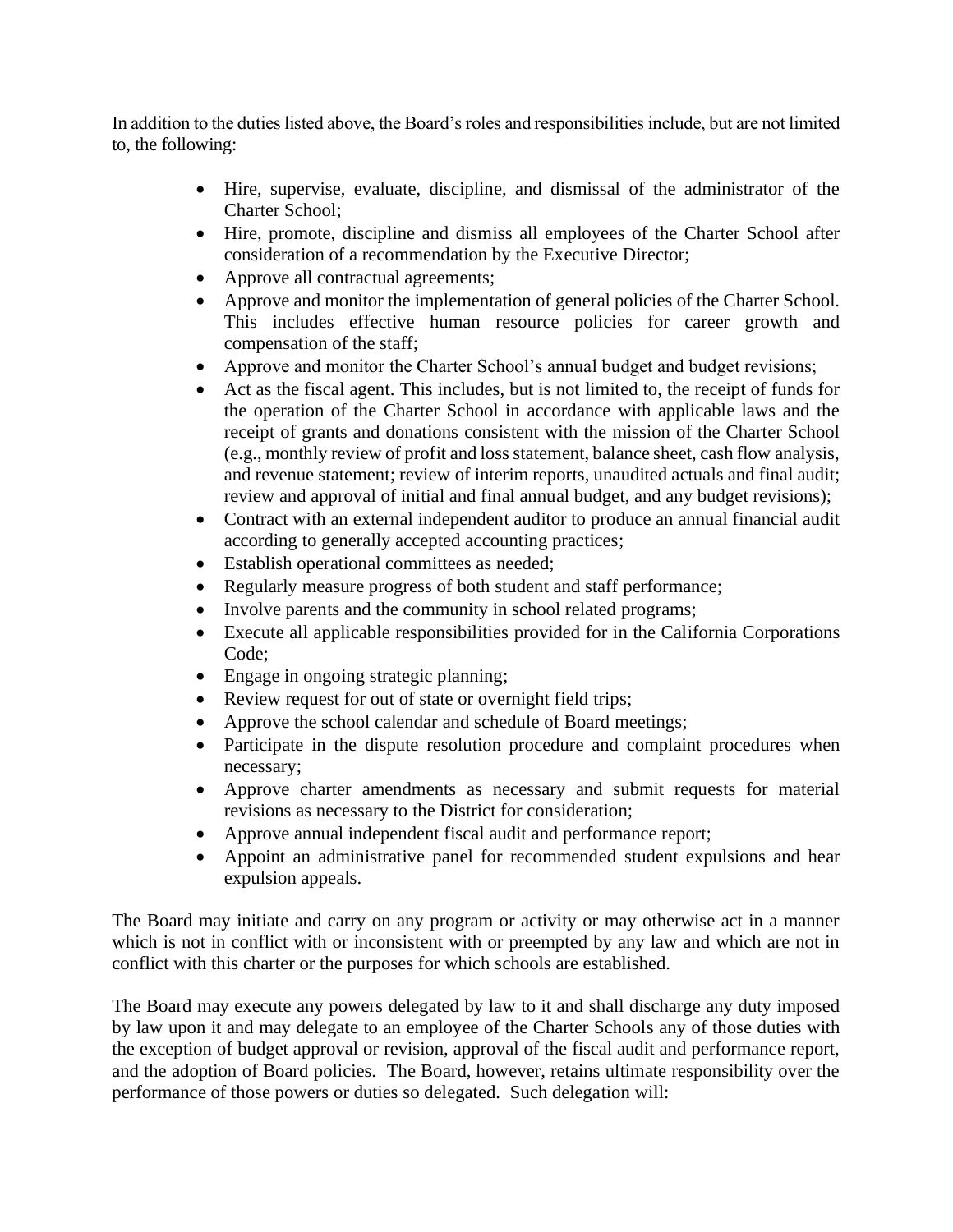- Be in writing;
- Specify the entity designated;
- Describe in specific terms the authority of the Board of Directors being delegated, any conditions on the delegated authority or its exercise and the beginning and ending dates of the delegation; and
- Require an affirmative vote of a majority of Board members.

Executive-level employees include the Executive Director, Chief Academic Officer and Financial Business Manager, none of whom serve on the Board.

The Executive Director is the general manager of the corporation and supervises, directs, and controls the corporation's activities, affairs, and officers as fully described in any applicable employment contract, agreement, or job specification. The Executive Director has such other powers and duties as the Board of Directors or the bylaws may require.

The CAO serves as the Chief Academic Officer and Superintendent of the Fenton Charter Public Schools and is responsible for both sustaining and improving the culture of high academic excellence and school improvement. The CAO has direct accountability for the academic performance of all schools, and provides leadership and expertise for curriculum, instruction, and school improvement.

The Chief Academic Officer also does the following: (a) serves as the instructional leader of FCPS; (b) communicates with the FCPS board regarding instructional decisions, materials, research, and seeks out opportunities for improvement; (c) decides or guides courses of action in instructional policy decisions, utilizing year-to-year performance data to support course of action; (d) oversees all curricular and instructional matters including decisions regarding hiring of instructional staff, purchasing of materials and resources for the classroom, and all matters related to instructional compliance.

The Financial Business Manager keeps and maintains, or causes to be kept and maintained, adequate and correct books and accounts of the corporation's properties and transactions. The FBM sends or causes to be given to the Board such financial statements and reports as are required to be given by law, or as requested by the Board. The books of account are open to inspection by any board member at all reasonable times.

The FBM also does the following: (a) deposits, or causes to be deposited, all money and other valuables in the name and to the credit of the corporation with such depositories as the Board of Directors may designate; (b) disburses the corporation's funds as the Board of Directors may order; (c) renders to the Executive Director, Chairman of the Board, and the Board, when requested, an account of all transactions of the Financial Business Manager and of the financial condition of the corporation; and (d) has such other powers and performs such other duties as the Board, contract or job specification, may require.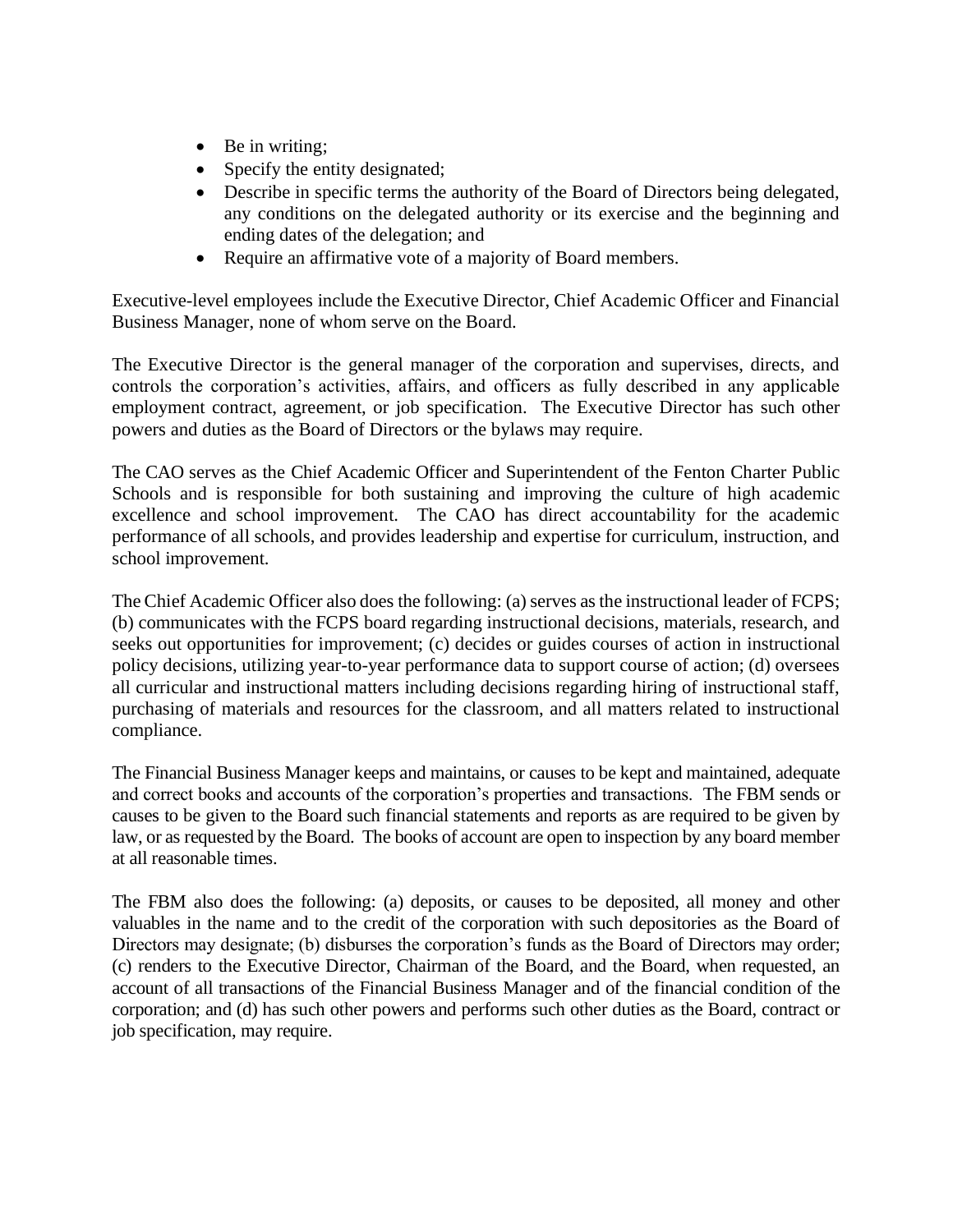## **GOVERNING BOARD COMPOSITION AND MEMBER SELECTION**

The FCPS Board maintains at least five (5), but no more than eleven (11) directors at all times. The Board composition includes community representatives (the majority) and one to three parent representatives from FCPS schools. Each director holds office, unless otherwise removed from office, in accordance with the approved bylaws for two (2) years and until a successor director has been designated as described below. Directors may be nominated by an ad hoc Nominating Committee for an additional two-year term when their terms expire and Directors are staggered.

Yearly, the Chairman of the Board of Directors appoints a committee to designate qualified candidates for election to the Board of Directors at least thirty (30) days before the date of any designation of directors. The nominating committee recommends a list of all candidates and the board reviews and votes to approve new members at the next regularly scheduled meeting.

Qualifications for all directors are generally the ability to attend board meetings, and a willingness to actively support and promote Fenton Charter Public Schools. The Board as a whole includes members of the community who reflect the broad base of public support for the corporation. Community members are sought who have strong ties and recognition in the local community through volunteer activities, philanthropy, public employment, or local business. Board members have experience in one or more of the following areas: education, government, law, business, finance/accounting, fundraising, facilities, or public relations.

No person serving on the Board of Directors may be an interested person. An interested person is (a) any person compensated by the corporation for services rendered to it within the previous 12 months, whether as a full-time or part-time employee, independent contractor, and (b) any brother, sister, ancestor, descendant, spouse, brother-in-law, sister-in-law, son-in-law, daughter-in-law, mother-inlaw, or father-in-law of such person.

# **GOVERNANCE PROCEDURES AND OPERATIONS**

The FCPS Board of Directors meets regularly, at least eight times during the school year and in accordance with the Brown Act. All directors are designated at the corporation's annual meeting of the Board of Directors, which is held in the second month of the new school year. Meetings are held at one of the FCPS school sites on a rotating basis, unless otherwise scheduled by the Board of Directors. The schedule of regular meetings for the upcoming school year is determined by the board at the last meeting of the school year.

A majority of the directors then in office shall constitute a quorum. If a quorum is present, the affirmative vote of the majority of Directors present at the meeting voting on any matter shall be a decision of the Board of Directors. Should there be fewer than a majority of the directors present at any meeting, the meeting shall be adjourned. Directors may not vote by proxy.

Members of the Board of Directors may participate in teleconference meetings so long as all of the following requirements in the Brown Act are complied with: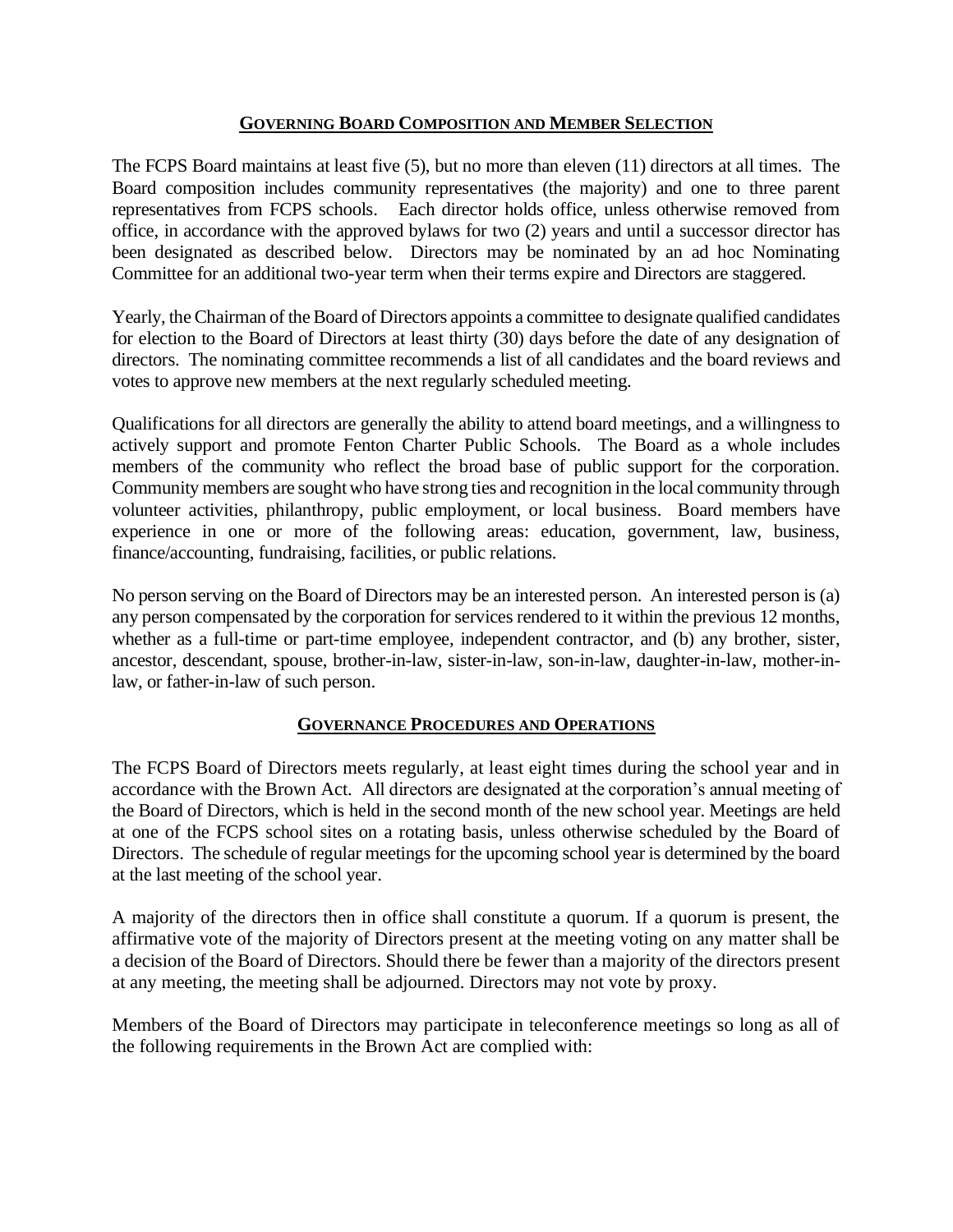- a. At a minimum, a quorum of the members of the Board of Directors shall participate in the teleconference meeting from locations within the boundaries of the school district in which the Charter School operates;
- b. All votes taken during a teleconference meeting shall be by roll call;
- c. If the Board of Directors elects to use teleconferencing, it shall post agendas at all teleconference locations with each teleconference location being identified in the notice and agenda of the meeting;
- d. All locations where a member of the Board of Directors participates in a meeting via teleconference must be fully accessible to members of the public and shall be listed on the agenda;
- e. Members of the public must be able to hear what is said during the meeting and shall be provided with an opportunity to address the Board of Directors directly at each teleconference location; and
- f. The agenda shall indicate that members of the public attending a meeting conducted via teleconference need not give their name when entering the conference call.

The Charter School shall comply with the Brown Act, including, but not limited to, posting of agendas in a public location at least 72 hours in advance of regularly scheduled meetings, provision for public comment at Board meetings, and publishing and posting of minutes in a public location.

The Charter School has adopted a Conflict of Interest Code that complies with the Political Reform Act, LAUSD's interpretation of Government Code Section 1090, Corporations Code conflict of interest rules, and which shall be updated with any charter school specific conflicts of interest laws or regulations. As required, the Conflict of Interest Code has been submitted to the County Board of Supervisors for approval.

The Charter School Board of Directors will attend an annual in-service for the purposes of training individual board members on their responsibilities with topics to include at minimum Conflicts of Interest, and the Brown Act.

# **STAKEHOLDER INVOLVEMENT**

Each Fenton Charter School utilizes four Board advisory committees or councils as a means for soliciting stakeholder input, and for supporting the work of the Board. Staff, parents and community members may participate in any committee/council, but may only serve as a voting member on one committee.

Staff, parents and community members will apply for a committee/council of their choice on an annual basis. Placement of staff members will be made by the prior year's representatives based on the employee's/parent's preference and the additional responsibilities of each individual. Every attempt will be made to proportionally distribute the membership of each committee/council, with a membership of between 10 and 20 members on each committee.

Each full-time employee must be a participating member of a committee. All other employees will be encouraged to participate.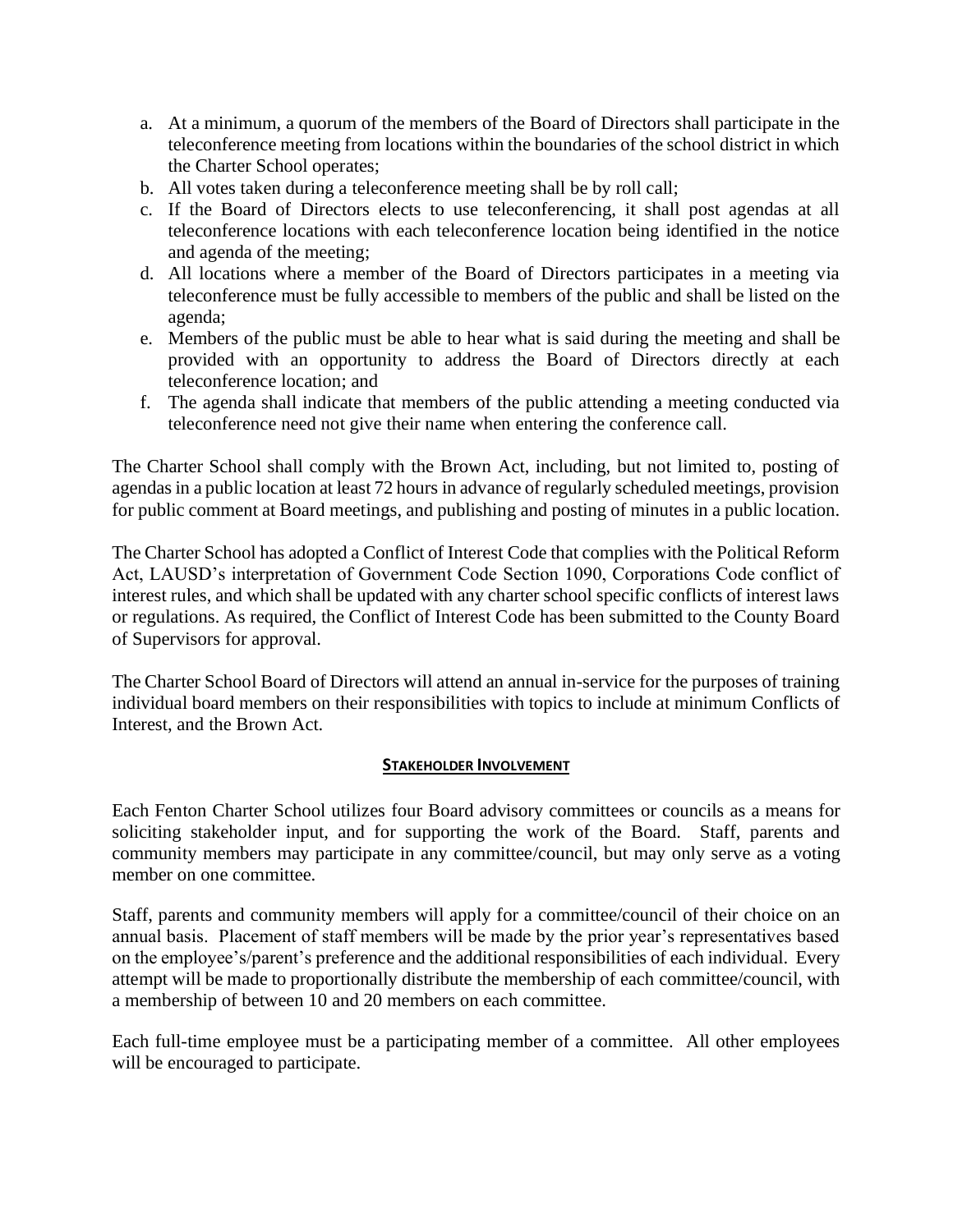Advisory committees/councils shall comply with the Brown Act, including, but not limited to, posting of agendas in a public location at least 72 hours in advance of regularly scheduled meetings, provision for public comment at meetings, and publishing and posting of minutes in a public location.

The role of the advisory committees/councils is detailed in a Board resolution, which is reviewed and approved annually.

- **Finance Committee/Budget, Facilities and Safety Council**
	- o Tasks:
		- Consult with the Charter School to develop its LCAP and annual update;
		- Review yearly budget:
		- Review expenditures and cash flow;
		- **•** Review budget adjustments as needed;
		- Review interim and year-end fiscal reports;
		- Recommend commission of annual fiscal audit;
		- Review the monitoring of average daily attendance ("ADA") and revenues;
		- Recommend fund reserves utilization:
		- Apply for grants and funds;
		- Solicit private and corporate donations;
		- Review Mandated Cost Reimbursement Program;
		- Review E-Rate Program;
		- Review contracts:
		- Review facilities utilization and insure a safe campus;
		- Review long-range facilities plan;
		- Coordinate and oversee school emergency plans;
		- Review maintenance needs.

# • **Instruction Committee /Curriculum and Assessment Council**

- o Tasks:
	- Consult with the Charter School to develop its LCAP and annual update;
	- Review the implementation of State Board of Education-approved Common Core State Standards;
	- Ensure ongoing articulation among teachers and across grade levels:
		- Monitor scheduling of grade level meetings;
		- Monitor use of ELD portfolios;
		- Ensure the use of publishers' tests, and other assessments as designated by the committee;
	- Review student outcomes annually and design action plans centered around the following assessment tools:
		- CAASPP
		- ELPAC
	- Recommend instructional materials, including all state adoptions;
	- Recommend a yearly plan and schedule for staff development activities;
	- Coordinate parent education activities related to instructional program with the Family Center;